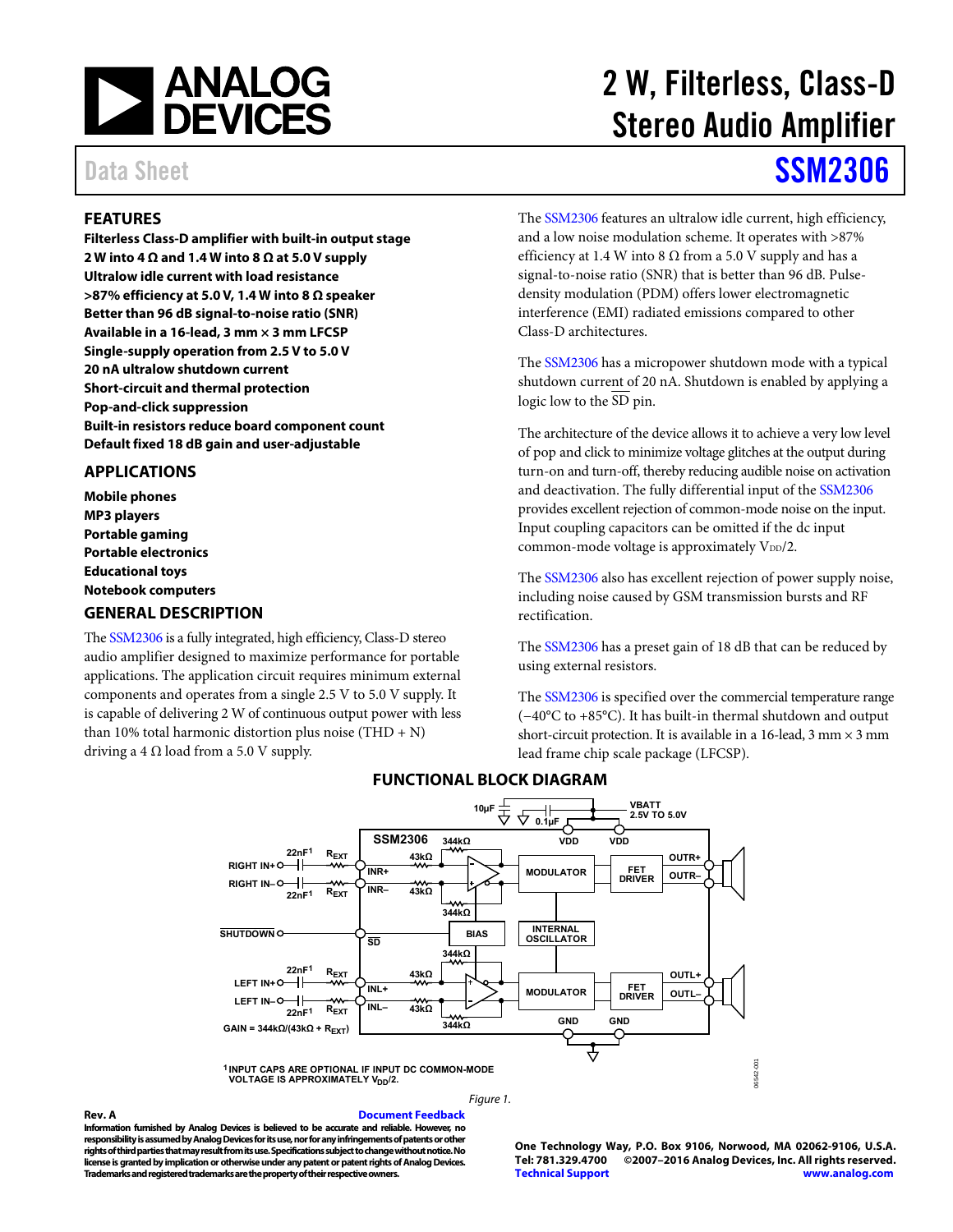## **TABLE OF CONTENTS**

## <span id="page-1-0"></span>**REVISION HISTORY**

| 6/2016-Rev. 0 to Rev. A |  |
|-------------------------|--|
|                         |  |
|                         |  |
|                         |  |

## 4/2007-Revision 0: Initial Version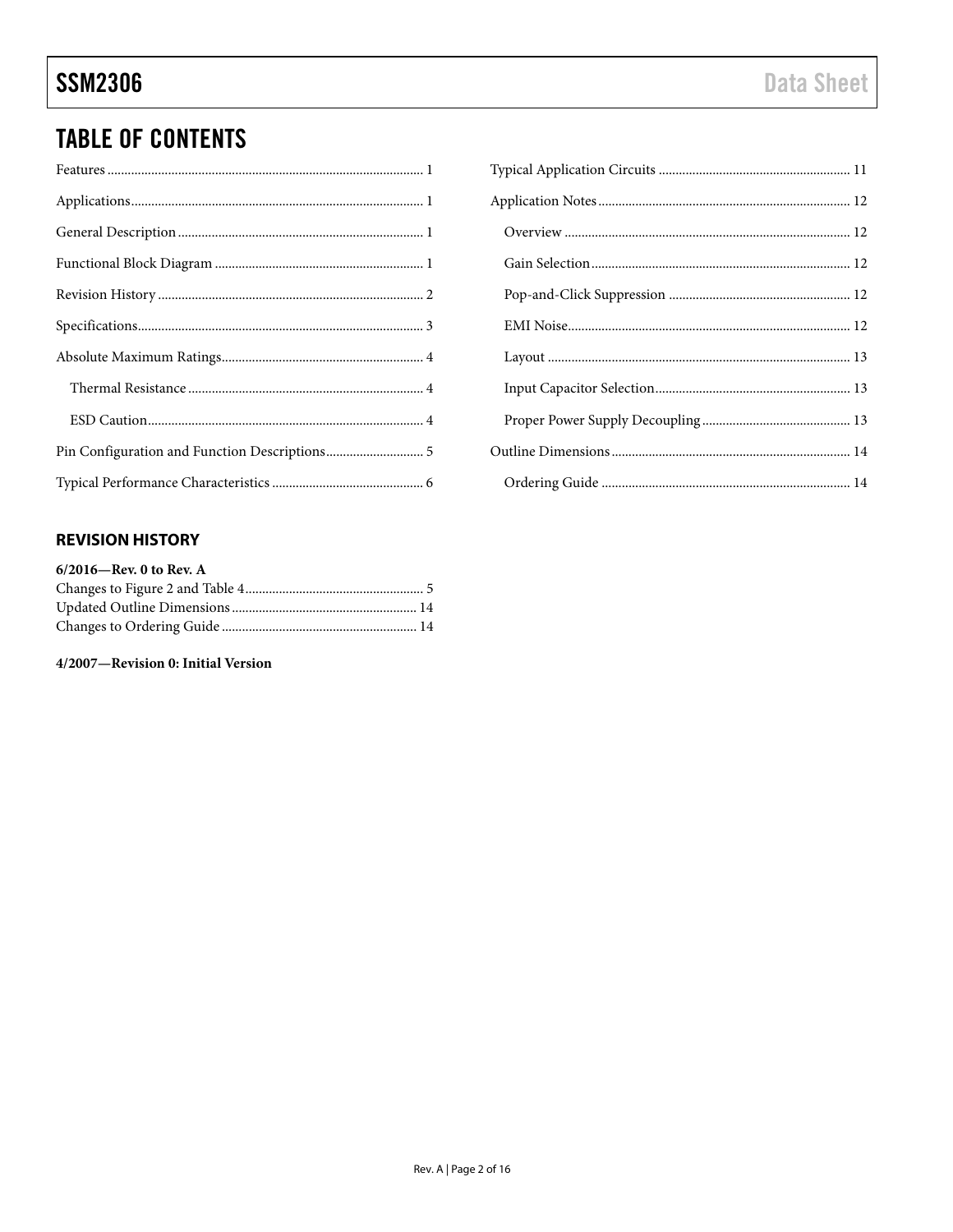## <span id="page-2-0"></span>**SPECIFICATIONS**

 $V_{DD} = 5.0$  V;  $T_A = 25^{\circ}\text{C}$ ;  $R_L = 4 \Omega$ ,  $8 \Omega$ ; gain = 6 dB, unless otherwise noted.

### **Table 1.**

| <b>Parameter</b>                   | Symbol                    | <b>Test Conditions/Comments</b>                                                                                 | Min | <b>Typ</b> | <b>Max</b>   | Unit          |
|------------------------------------|---------------------------|-----------------------------------------------------------------------------------------------------------------|-----|------------|--------------|---------------|
| <b>DEVICE CHARACTERISTICS</b>      |                           |                                                                                                                 |     |            |              |               |
| <b>Output Power</b>                | P <sub>O</sub>            | $R_L = 4 \Omega$ , THD = 1%, f = 1 kHz, 20 kHz BW, $V_{DD} = 5.0 V$                                             |     | 1.8        |              | W             |
|                                    |                           | $R_L = 8 \Omega$ , THD = 1%, f = 1 kHz, 20 kHz BW, V <sub>DD</sub> = 5.0 V                                      |     | 1.4        |              | W             |
|                                    |                           | $R_L = 4 \Omega$ , THD = 1%, f = 1 kHz, 20 kHz BW, V <sub>DD</sub> = 3.6 V                                      |     | 0.9        |              | W             |
|                                    |                           | $R_L = 8 \Omega$ , THD = 1%, f = 1 kHz, 20 kHz BW, V <sub>DD</sub> = 3.6 V                                      |     | 0.615      |              | W             |
|                                    |                           | $R_L = 4 \Omega$ , THD = 1%, f = 1 kHz, 20 kHz BW, V <sub>DD</sub> = 2.5 V                                      |     | 0.35       |              | W             |
|                                    |                           | $R_L = 8 \Omega$ , THD = 1%, f = 1 kHz, 20 kHz BW, V <sub>DD</sub> = 2.5 V                                      |     | 0.275      |              | W             |
|                                    |                           | $R_L = 4 \Omega$ , THD = 10%, f = 1 kHz, 20 kHz BW, V <sub>DD</sub> = 5.0 V                                     |     | 2.4        |              | W             |
|                                    |                           | $R_L = 8 \Omega$ , THD = 10%, f = 1 kHz, 20 kHz BW, $V_{DD} = 5.0 V$                                            |     | 1.53       |              | W             |
|                                    |                           | $R_L = 4 \Omega$ , THD = 10%, f = 1 kHz, 20 kHz BW, V <sub>DD</sub> = 3.6 V                                     |     | 1.1        |              | W             |
|                                    |                           | $R_L = 8 \Omega$ , THD = 10%, f = 1 kHz, 20 kHz BW, $V_{DD} = 3.6 V$                                            |     | 0.77       |              | W             |
|                                    |                           | $R_L = 4 \Omega$ , THD = 10%, f = 1 kHz, 20 kHz BW, V <sub>DD</sub> = 2.5 V                                     |     | 0.45       |              | W             |
|                                    |                           | $R_L = 8 \Omega$ , THD = 10%, f = 1 kHz, 20 kHz BW, V <sub>DD</sub> = 2.5 V                                     |     | 0.35       |              | W             |
| Efficiency                         | η                         | $P_{\text{OUT}} = 2 W$ , 4 $\Omega$ , $V_{\text{DD}} = 5.0 V$                                                   |     | 75         |              | $\%$          |
|                                    |                           | $P_{OUT} = 1.4 W, 8 \Omega, V_{DD} = 5.0 V$                                                                     |     | 85         |              | $\frac{0}{0}$ |
| Total Harmonic Distortion + Noise  | $THD + N$                 | $P_0 = 2 W$ into 4 $\Omega$ each channel, $f = 1$ kHz, $V_{DD} = 5.0 V$                                         |     | 0.4        |              | $\%$          |
|                                    |                           | $P_0 = 1$ W into 8 $\Omega$ each channel, $f = 1$ kHz, $V_{DD} = 5.0$ V                                         |     | 0.02       |              | $\%$          |
| Input Common-Mode Voltage Range    | $V_{CM}$                  |                                                                                                                 | 1.0 |            | $V_{DD} - 1$ | v             |
| Common-Mode Rejection Ratio        | <b>CMRR<sub>GSM</sub></b> | $V_{CM} = 2.5 V \pm 100$ mV at 217 Hz, G = 18 dB, input<br>referred                                             |     | 70         |              | dB            |
| <b>Channel Separation</b>          | <b>X</b> TALK             | $P_0 = 100$ mW, $f = 1$ kHz                                                                                     |     | 78         |              | dB            |
| Average Switching Frequency        | $f_{SW}$                  |                                                                                                                 |     | 420        |              | kHz           |
| Differential Output Offset Voltage | Voos                      |                                                                                                                 |     | 2.0        |              | mV            |
| <b>POWER SUPPLY</b>                |                           |                                                                                                                 |     |            |              |               |
| Supply Voltage Range               | <b>V<sub>DD</sub></b>     | <b>Guaranteed from PSRR test</b>                                                                                | 2.5 |            | 5.0          | V             |
| Power Supply Rejection Ratio       | <b>PSRR</b>               | $V_{DD} = 2.5 V$ to 5.0 V                                                                                       | 70  | 85         |              | dB            |
|                                    | <b>PSRRGSM</b>            | $V_{RIPPLE}$ = 100 mV rms at 217 Hz, inputs ac GND,<br>$C_{IN} = 0.1 \mu F$ , input referred                    |     | 75         |              | dB            |
| <b>Supply Current</b>              | <b>I</b> sy               | $V_{IN} = 0 V$ , no load, $V_{DD} = 5.0 V$                                                                      |     | 6.5        |              | mA            |
|                                    |                           | $V_{IN} = 0 V$ , no load, $V_{DD} = 3.6 V$                                                                      |     | 5.7        |              | mA            |
|                                    |                           | $V_{IN} = 0 V$ , no load, $V_{DD} = 2.5 V$                                                                      |     | 5.1        |              | mA            |
| <b>Shutdown Current</b>            | <sub>sp</sub>             | $\overline{SD} = \overline{GND}$                                                                                |     | 20         |              | nA            |
| GAIN                               |                           |                                                                                                                 |     |            |              |               |
| Closed-Loop Gain                   | $A_v$                     | $R_{\text{EXT}}=0$                                                                                              |     | 18         |              | dB            |
| Differential Input Impedance       | $Z_{IN}$                  | $\overline{SD}$ = VDD                                                                                           |     | 43         |              | $k\Omega$     |
| <b>SHUTDOWN CONTROL</b>            |                           |                                                                                                                 |     |            |              |               |
| Input Voltage High                 | V <sub>IH</sub>           | $I_{SY} \geq 1$ mA                                                                                              |     | 1.2        |              | V             |
| Input Voltage Low                  | $V_{IL}$                  | $I_{SY} \leq 300$ nA                                                                                            |     | 0.5        |              | $\vee$        |
| Turn-On Time                       | twu                       | $\overline{\text{SD}}$ rising edge from GND to $V_{\text{DD}}$                                                  |     | 30         |              | ms            |
| Turn-Off Time                      | tsp                       | $\overline{\text{SD}}$ falling edge from $V_{DD}$ to GND                                                        |     | 5          |              | $\mu$ s       |
| Output Impedance                   | O <sub>UT</sub>           | $\overline{SD} = \overline{GND}$                                                                                |     | >100       |              | kΩ            |
| <b>NOISE PERFORMANCE</b>           |                           |                                                                                                                 |     |            |              |               |
| <b>Output Voltage Noise</b>        | $e_n$                     | $V_{DD}$ = 3.6 V, f = 20 Hz to 20 kHz, inputs are<br>ac-grounded, $A_V = 18$ dB, $R_L = 4 \Omega$ , A weighting |     | 44         |              | μV            |
| Signal-to-Noise Ratio              | <b>SNR</b>                | $P_{\text{OUT}} = 2.0 \text{ W}, R_{\text{L}} = 4 \Omega$                                                       |     | 96         |              | dB            |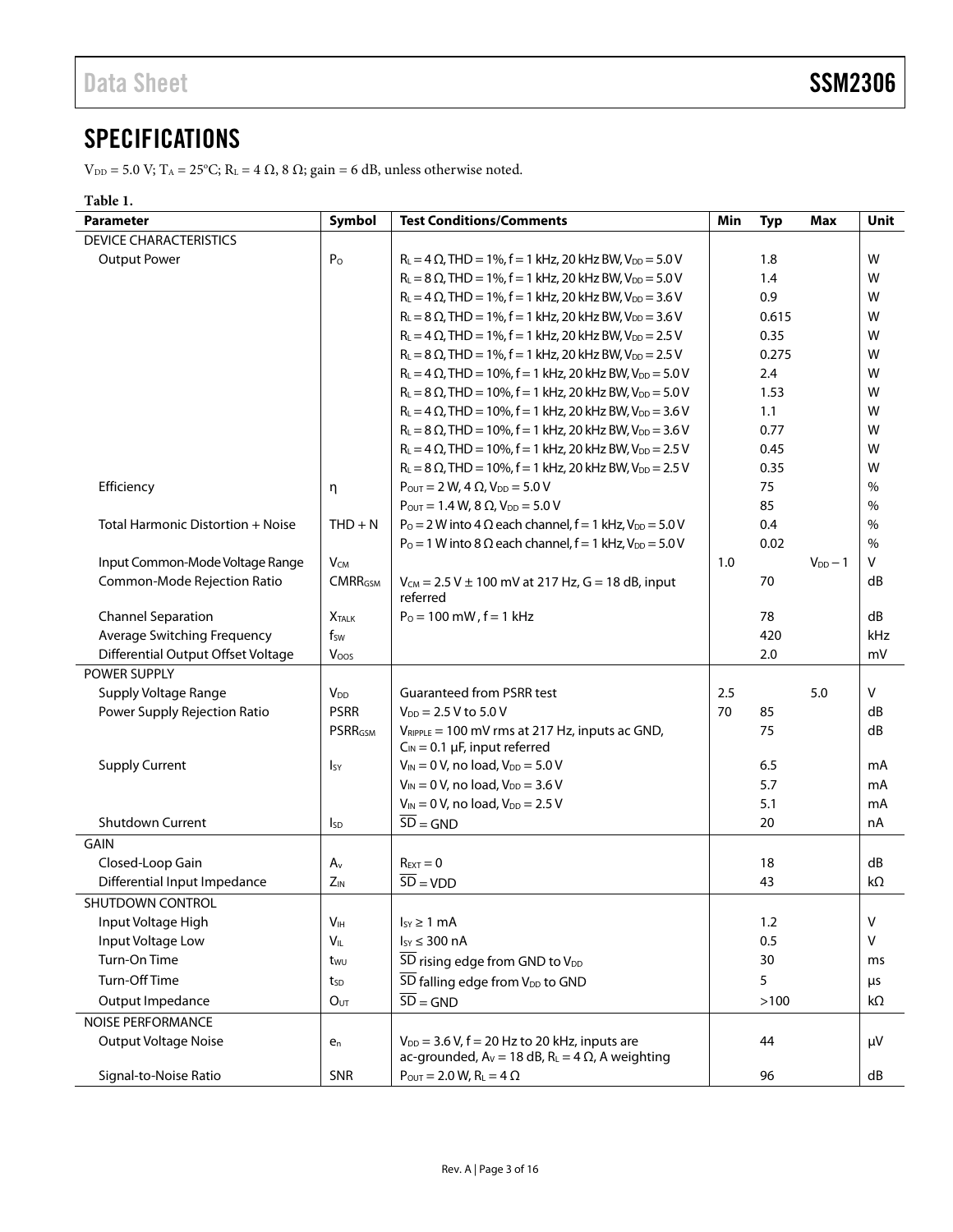## <span id="page-3-0"></span>ABSOLUTE MAXIMUM RATINGS

Absolute maximum ratings apply at 25°C, unless otherwise noted.

#### **Table 2.**

| <b>Parameter</b>                     | Rating                               |
|--------------------------------------|--------------------------------------|
| Supply Voltage                       | 6V                                   |
| Input Voltage                        | V <sub>DD</sub>                      |
| Common-Mode Input Voltage            | V <sub>DD</sub>                      |
| <b>ESD Susceptibility</b>            | 4 kV                                 |
| Storage Temperature Range            | $-65^{\circ}$ C to +150 $^{\circ}$ C |
| <b>Operating Temperature Range</b>   | $-40^{\circ}$ C to $+85^{\circ}$ C   |
| Junction Temperature Range           | $-65^{\circ}$ C to +165 $^{\circ}$ C |
| Lead Temperature (Soldering, 60 sec) | 300 $\degree$ C                      |

Stresses at or above those listed under Absolute Maximum Ratings may cause permanent damage to the product. This is a stress rating only; functional operation of the product at these or any other conditions above those indicated in the operational section of this specification is not implied. Operation beyond the maximum operating conditions for extended periods may affect product reliability.

### <span id="page-3-1"></span>**THERMAL RESISTANCE**

 $\theta_{JA}$  is specified for the worst-case conditions, that is, a device soldered in a circuit board for surface-mount packages.

#### **Table 3. Thermal Resistance**

| Package Type                      | $\theta_{JA}$ | $\theta$ JC | Unit |
|-----------------------------------|---------------|-------------|------|
| 16-Lead, 3 mm $\times$ 3 mm LFCSP |               | 31.5        | /W   |

#### <span id="page-3-2"></span>**ESD CAUTION**



ESD (electrostatic discharge) sensitive device. Charged devices and circuit boards can discharge without detection. Although this product features patented or proprietary protection circuitry, damage may occur on devices subjected to high energy ESD. Therefore, proper ESD precautions should be taken to avoid performance degradation or loss of functionality.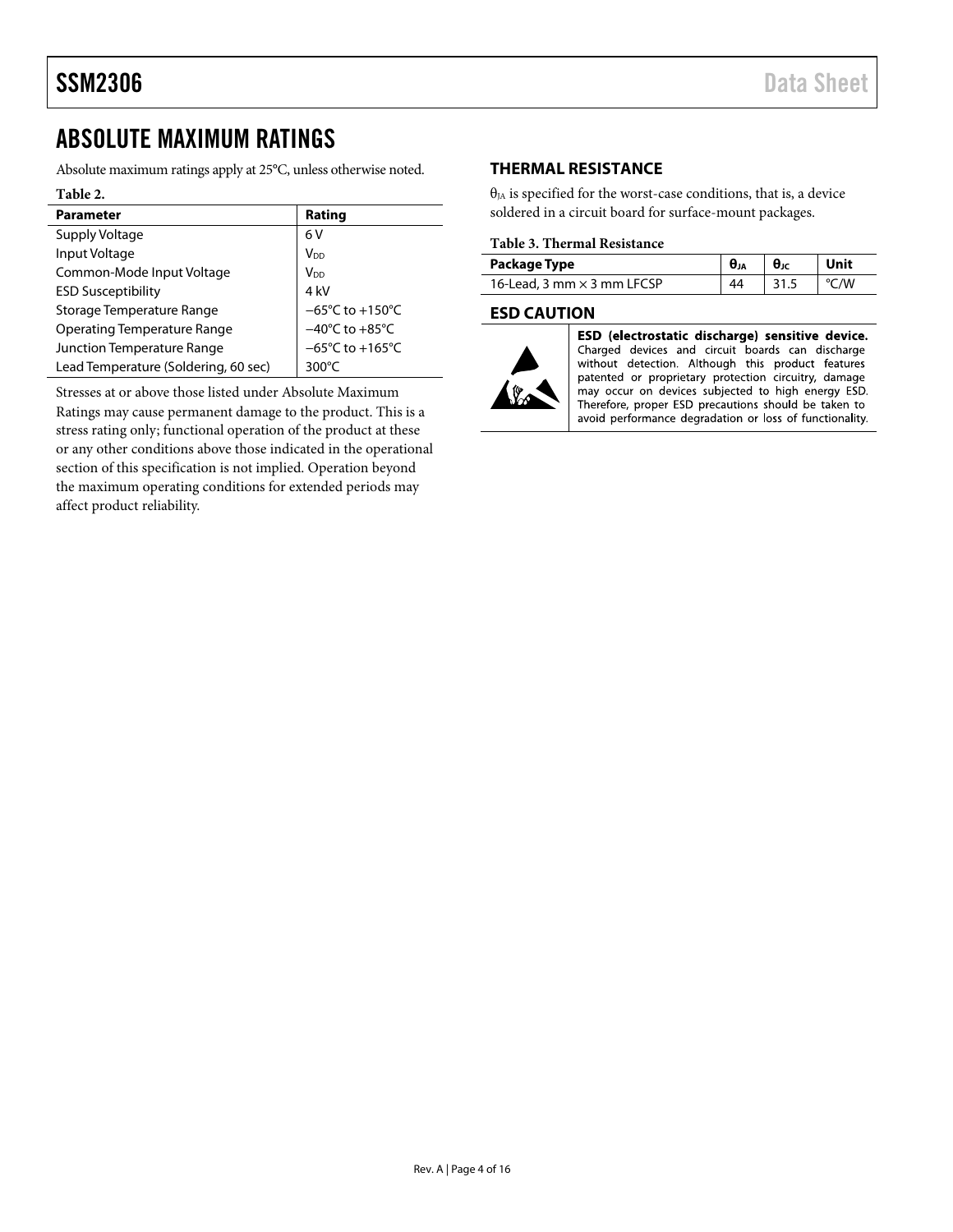## <span id="page-4-0"></span>PIN CONFIGURATION AND FUNCTION DESCRIPTIONS



**Table 4. Pin Function Descriptions** 

| Pin No. | <b>Mnemonic</b> | <b>Description</b>                                                   |
|---------|-----------------|----------------------------------------------------------------------|
|         | $OUTL+$         | Inverting Output for Left Channel.                                   |
|         | OUTL-           | Noninverting Output for Left Channel.                                |
| 3       | <b>SD</b>       | Shutdown Input. Active low digital input.                            |
| 4       | $INL+$          | Noninverting Input for Left Channel.                                 |
| 5       | $INL-$          | Inverting Input for Left Channel.                                    |
| 6, 7    | <b>NIC</b>      | No Internal Connection.                                              |
| 8       | $INR-$          | Inverting Input for Right Channel.                                   |
| 9       | $INR+$          | Noninverting Input for Right Channel.                                |
| 10      | <b>DNC</b>      | Do Not Connect.                                                      |
| 11      | OUTR-           | Noninverting Output for Right Channel.                               |
| 12      | OUTR+           | Inverting Output for Right Channel.                                  |
| 13      | <b>GND</b>      | Ground for Output Amplifiers.                                        |
| 14      | <b>VDD</b>      | Power Supply for Output Amplifiers.                                  |
| 15      | <b>VDD</b>      | Power Supply for Output Amplifiers.                                  |
| 16      | <b>GND</b>      | Ground for Output Amplifiers.                                        |
| 0       | <b>EPAD</b>     | Exposed Pad. Connect the exposed pad to the ground plane of the PCB. |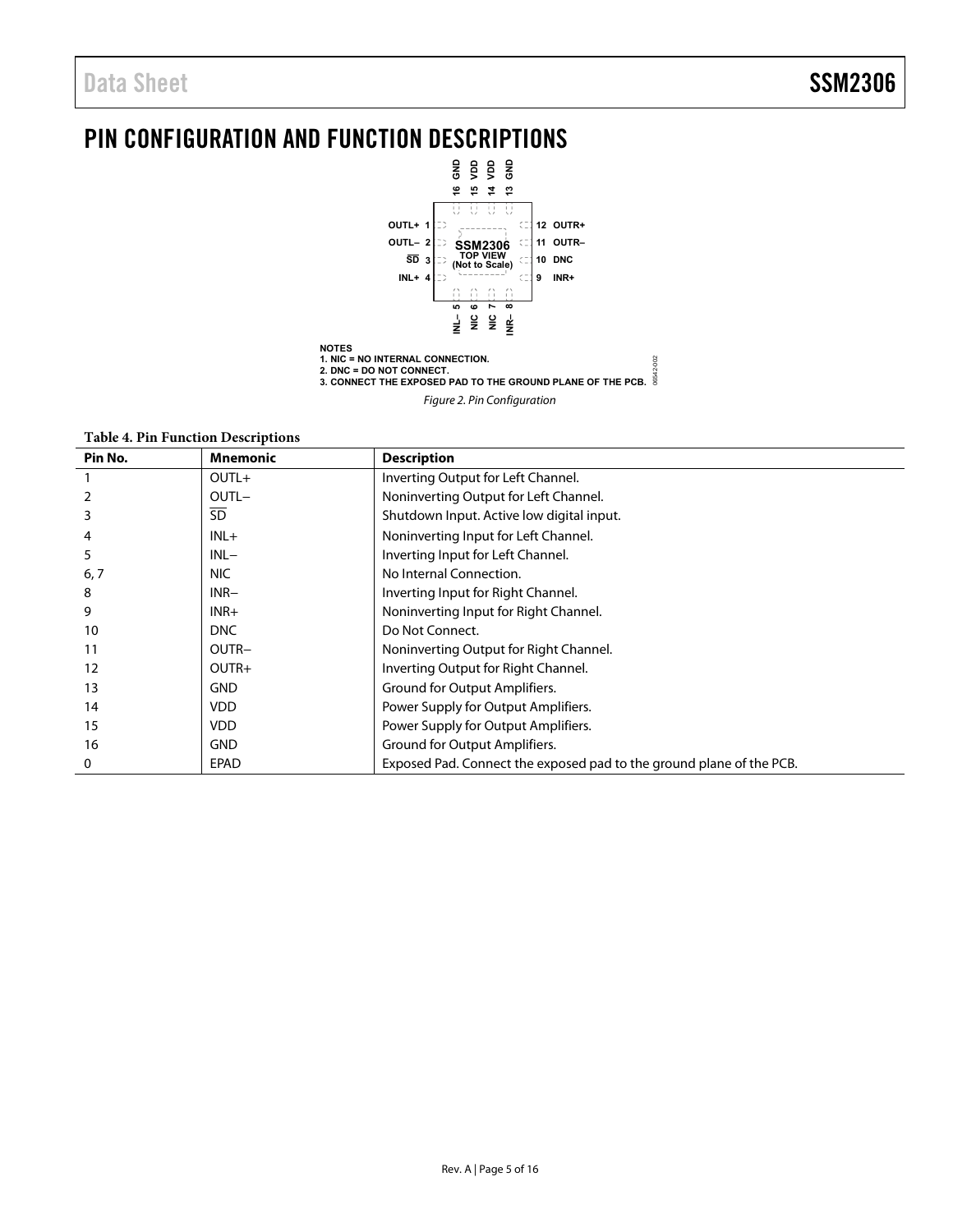## <span id="page-5-0"></span>TYPICAL PERFORMANCE CHARACTERISTICS





Figure 4. THD + N vs. Output Power into 8  $\Omega$ ,  $Av = 18$  dB











Figure 8. THD + N vs. Frequency,  $V_{DD} = 5$  V,  $R_L = 4 \Omega$ ,  $A_V = 18$  dB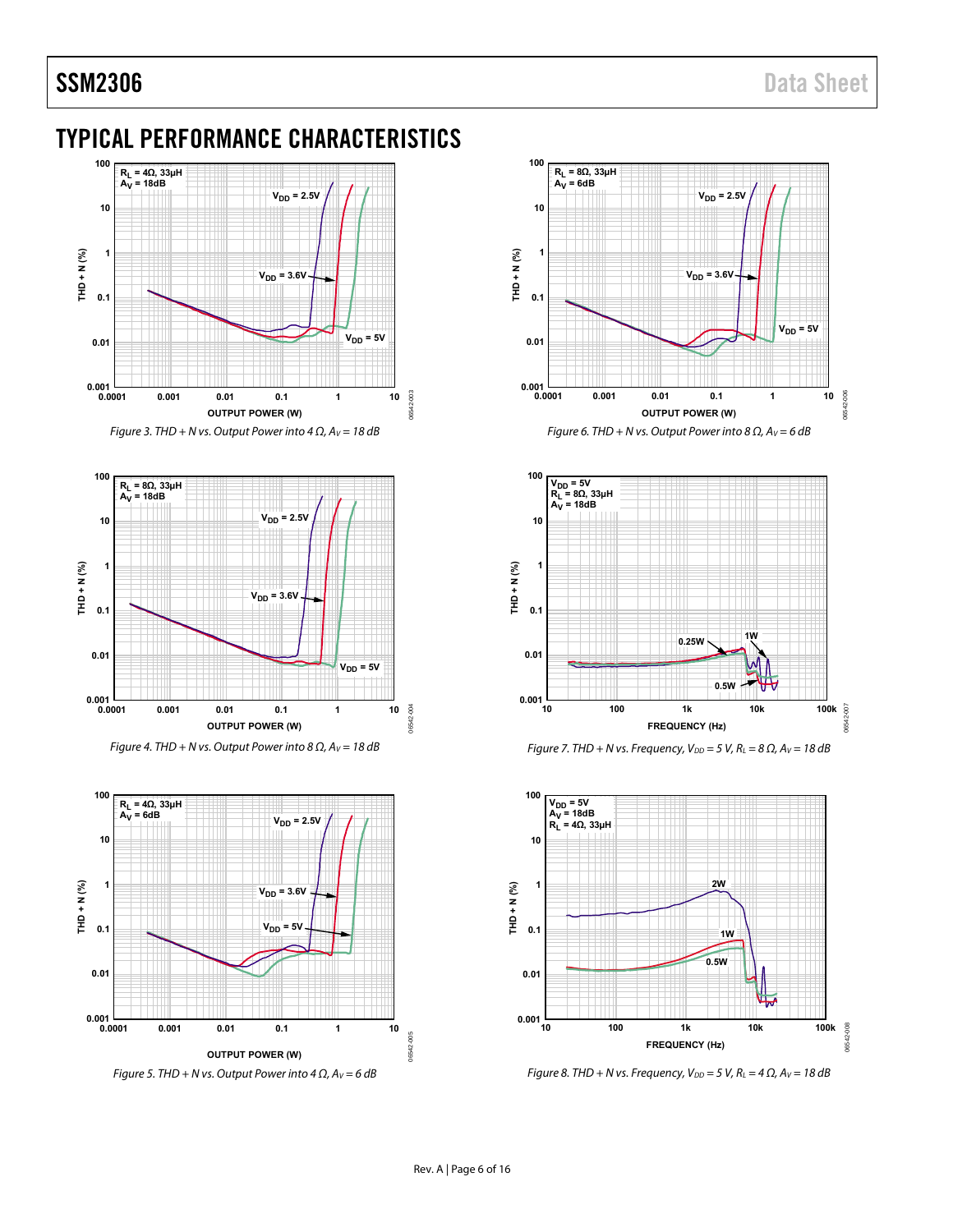## Data Sheet SSM2306



Figure 9. THD + N vs. Frequency,  $V_{DD} = 3.6$  V,  $R_L = 8 \Omega$ ,  $A_V = 18$  dB







Figure 11. THD + N vs. Frequency,  $V_{DD} = 2.5$  V,  $R_L = 8 \Omega$ ,  $A_V = 18 \text{ dB}$ 



Figure 12. THD + N vs. Frequency,  $V_{DD} = 2.5$  V,  $R_L = 4 \Omega$ ,  $A_V = 18$  dB



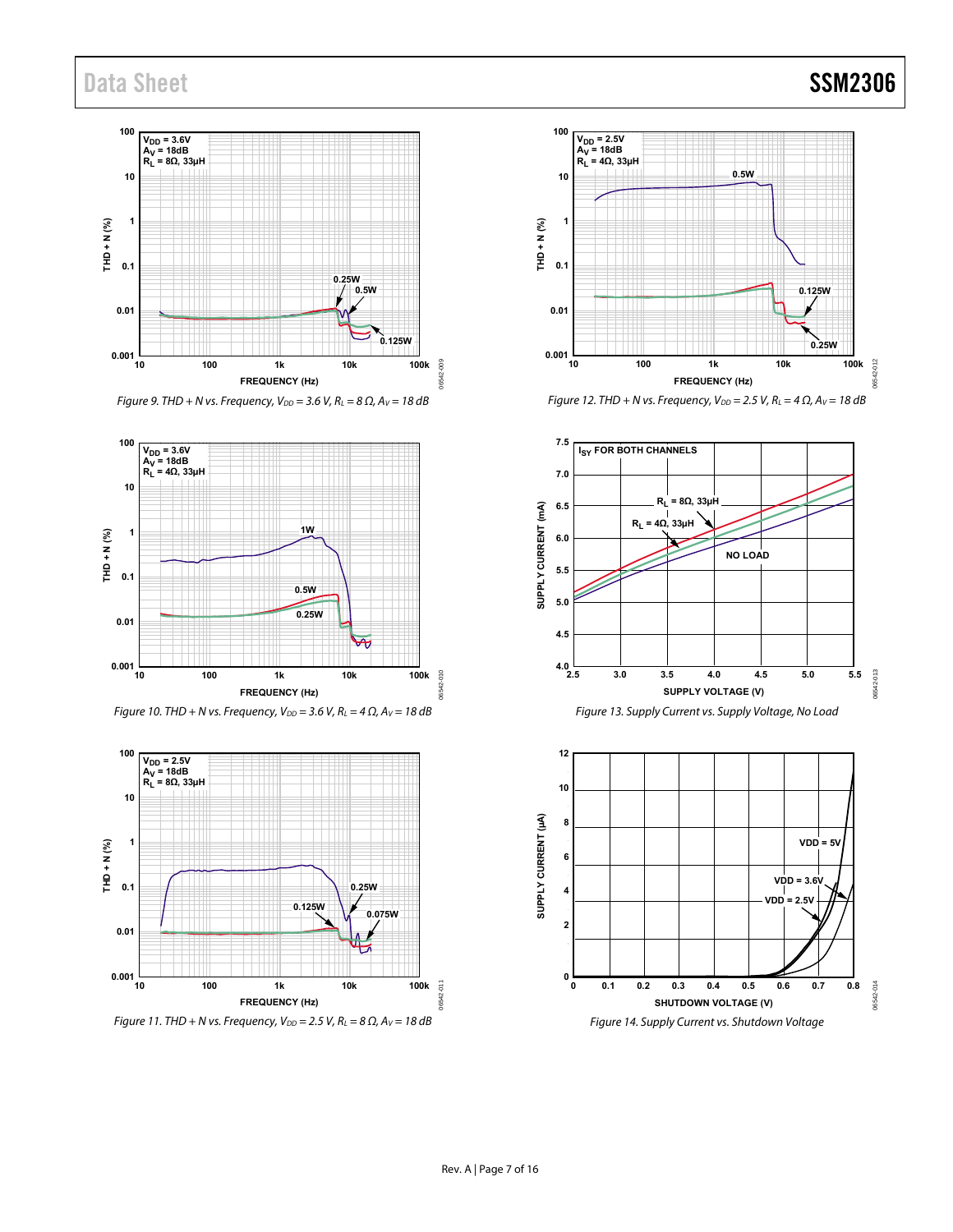

Figure 15. Maximum Output Power vs. Supply Voltage,  $R_L = 4 \Omega$ ,  $Av = 18$  dB



Figure 16. Maximum Output Power vs. Supply Voltage,  $R_L = 4 \Omega$ ,  $A_V = 6 dB$ 



Figure 17. Maximum Output Power vs. Supply Voltage,  $R_L = 8 \Omega$ ,  $Av = 18 dB$ 



Figure 18. Maximum Output Power vs. Supply Voltage,  $R_L = 8 \Omega$ ,  $A_V = 6 \text{ dB}$ 



Figure 20. Efficiency vs. Output Power into 8  $\Omega$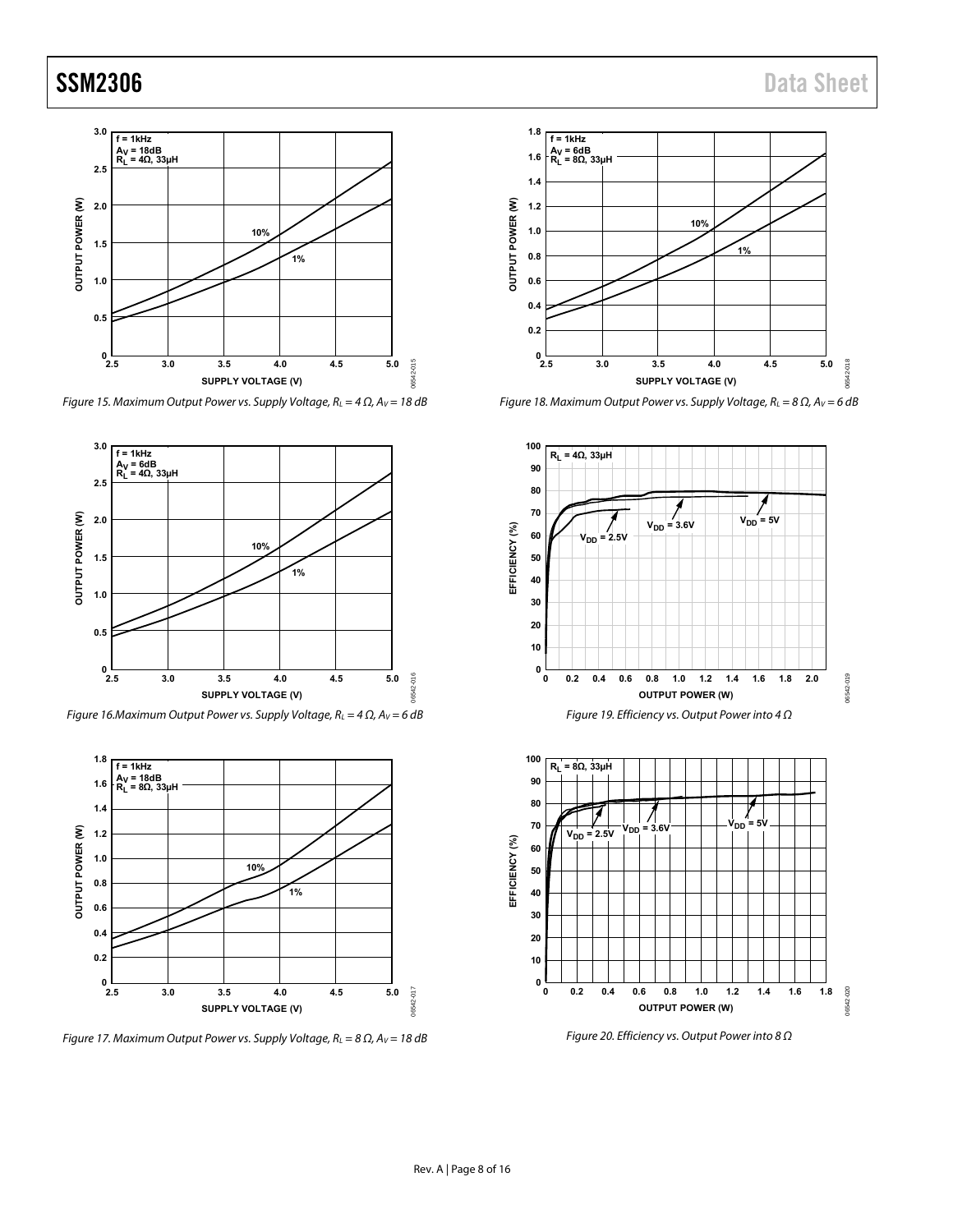## Data Sheet SSM2306



Figure 21. Power Dissipation vs. Output Power at  $V_{DD} = 5 V$ ,  $R_L = 8 \Omega$ 



Figure 22. Power Dissipation vs. Output Power at  $V_{DD} = 3.6$  V,  $R_L = 8 \Omega$ 



Figure 23. Power Dissipation vs. Output Power at  $V_{DD} = 5 V$ ,  $R_L = 4 \Omega$ 





**1.2 1.4 1.6 1.8 2.0 2.2**

Figure 24. Power Dissipation vs. Output Power at  $V_{DD} = 3.6$  V,  $R_L = 4 \Omega$ 





Figure 26. Supply Current vs. Output Power into 4 Ω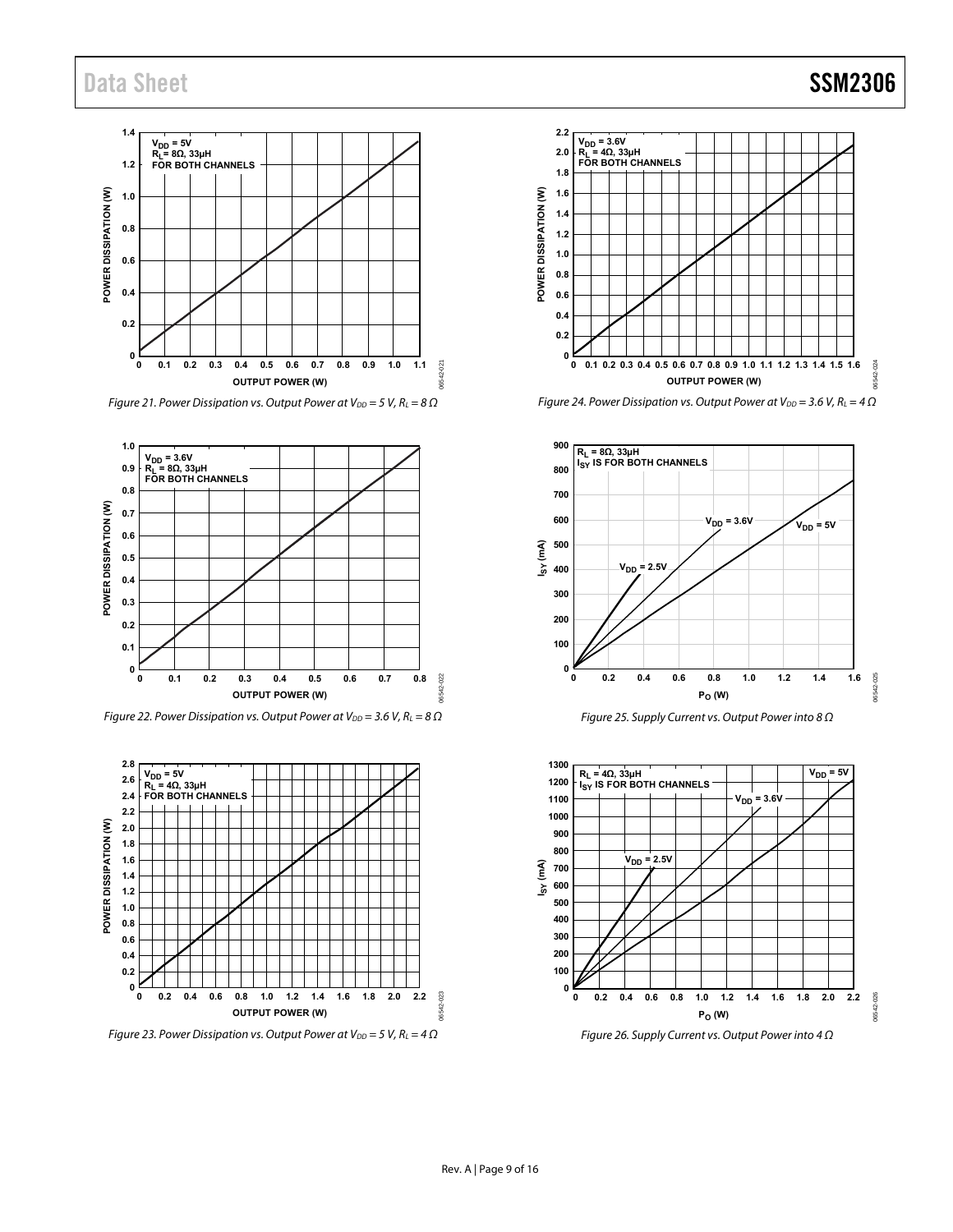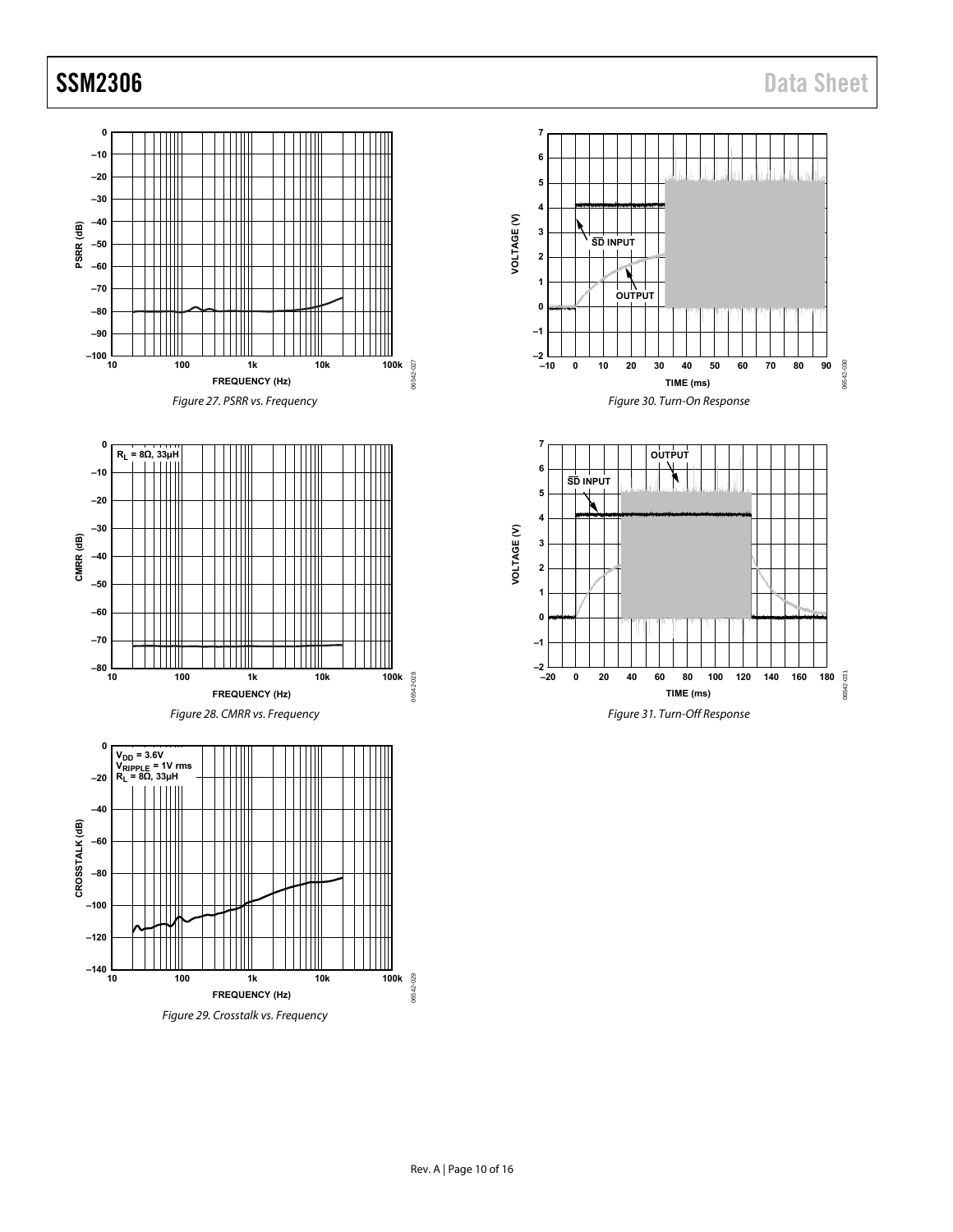## <span id="page-10-0"></span>TYPICAL APPLICATION CIRCUITS

<span id="page-10-1"></span>

<span id="page-10-2"></span>Figure 33. Stereo Single-Ended Input Configuration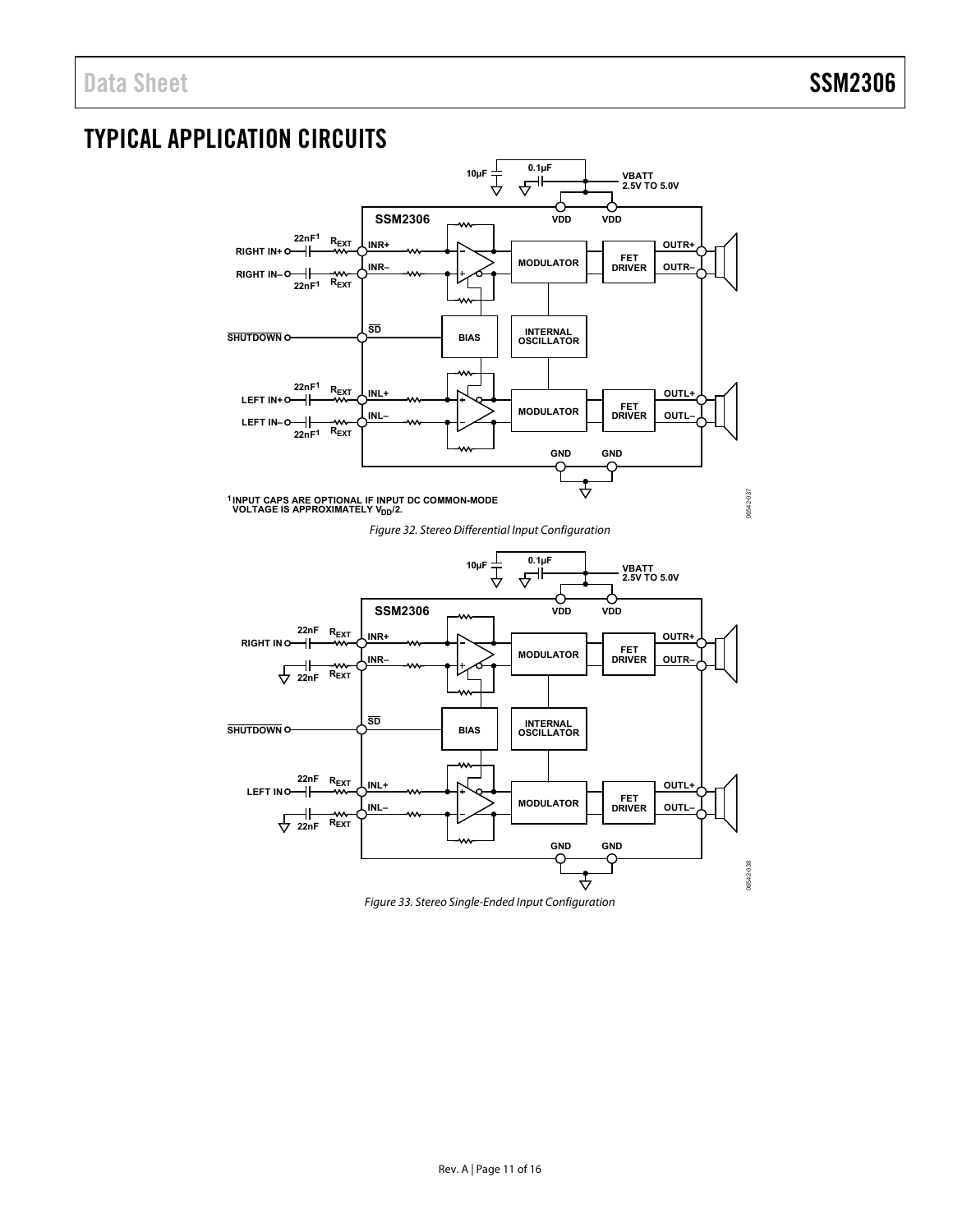# <span id="page-11-0"></span>APPLICATION NOTES

## <span id="page-11-1"></span>**OVERVIEW**

The [SSM2306](http://www.analog.com/ssm2306?doc=ssm2306.pdf) stereo, Class-D, audio amplifier features a filterless modulation scheme that greatly reduces the external components count, conserving board space and, thus, reducing systems cost. The [SSM2306](http://www.analog.com/ssm2306?doc=ssm2306.pdf) does not require an output filter; instead, it relies on the inherent inductance of the speaker coil and the natural filtering capacity of the speaker and human ear to fully recover the audio component of the square wave output.

Although most Class-D amplifiers use some variation of pulsewidth modulation (PWM), th[e SSM2306](http://www.analog.com/ssm2306?doc=ssm2306.pdf) uses sigma-delta (Σ- $\Delta$ ) modulation to determine the switching pattern of the output devices. This provides a number of important benefits. Σ-Δ modulators do not produce a sharp peak with many harmonics in the AM frequency band, as pulse-width modulators often do. Σ-Δ modulation provides the benefits of reducing the amplitude of spectral components at high frequencies; that is, reducing EMI emission that might otherwise radiate by the use of speakers and long cable traces. Th[e SSM2306](http://www.analog.com/ssm2306?doc=ssm2306.pdf) also offers protection circuits for overcurrent and overtemperature protection.

## <span id="page-11-2"></span>**GAIN SELECTION**

The [SSM2306](http://www.analog.com/ssm2306?doc=ssm2306.pdf) has a pair of internal resistors that set an 18 dB default gain for the amplifier. It is possible to adjust th[e SSM2306](http://www.analog.com/ssm2306?doc=ssm2306.pdf) gain by using external resistors at the input. To set a gain lower than 18 dB, refer to [Figure 32](#page-10-1) for the differential input configuration an[d Figure 33](#page-10-2) for the single-ended configuration. Calculate the external gain configuration as

*External Gain Settings* =  $344 \text{ k}\Omega/(43 \text{ k}\Omega + R_{\text{EXT}})$ 

## <span id="page-11-3"></span>**POP-AND-CLICK SUPPRESSION**

Voltage transients at the output of audio amplifiers can occur with the activation or deactivation of shutdown. Furthermore, voltage transients as low as 10 mV are audible as an audio pop in the speaker. Likewise, clicks and pops are classified as undesirable audible transients generated by the amplifier system, and as such, as not coming from the system input signal. These types of transients generate when the amplifier system changes its operating mode. For example, the following can be sources of audible transients:

- System power-up/power-down
- Mute/unmute
- Input source change
- Sample rate change

Th[e SSM2306](http://www.analog.com/ssm2306?doc=ssm2306.pdf) has a pop-and-click suppression architecture that reduces these output transients, resulting in noiseless activation and deactivation.

## <span id="page-11-4"></span>**EMI NOISE**

The [SSM2306](http://www.analog.com/ssm2306?doc=ssm2306.pdf) uses a proprietary modulation and spreadspectrum technology to minimize EMI emissions from the device[. Figure 34](#page-11-5) shows th[e SSM2306](http://www.analog.com/ssm2306?doc=ssm2306.pdf) EMI emission starting from 100 kHz to 30 MHz. [Figure 35](#page-11-6) shows the [SSM2306](http://www.analog.com/ssm2306?doc=ssm2306.pdf) EMI emission from 30 kHz to 2 GHz. These figures clearly depict the [SSM2306](http://www.analog.com/ssm2306?doc=ssm2306.pdf) EMI behavior as being well below the FCC regulation values, starting from 100 kHz and passing beyond 1 GHz of frequency. Although the overall EMI noise floor is slightly higher, frequency spurs from th[e SSM2306](http://www.analog.com/ssm2306?doc=ssm2306.pdf) are greatly reduced.

<span id="page-11-5"></span>

*Figure 35. EMI Emissions from th[e SSM2306](http://www.analog.com/ssm2306?doc=ssm2306.pdf)*

<span id="page-11-6"></span>The measurements fo[r Figure 34](#page-11-5) an[d Figure 35](#page-11-6) were taken with a 1 kHz input signal, producing 0.5 W output power into an 8  $\Omega$ load from a 3.6 V supply. Cable length was approximately 5 cm. To detect EMI, a magnetic probe was used touching the 2-inch output trace to the load.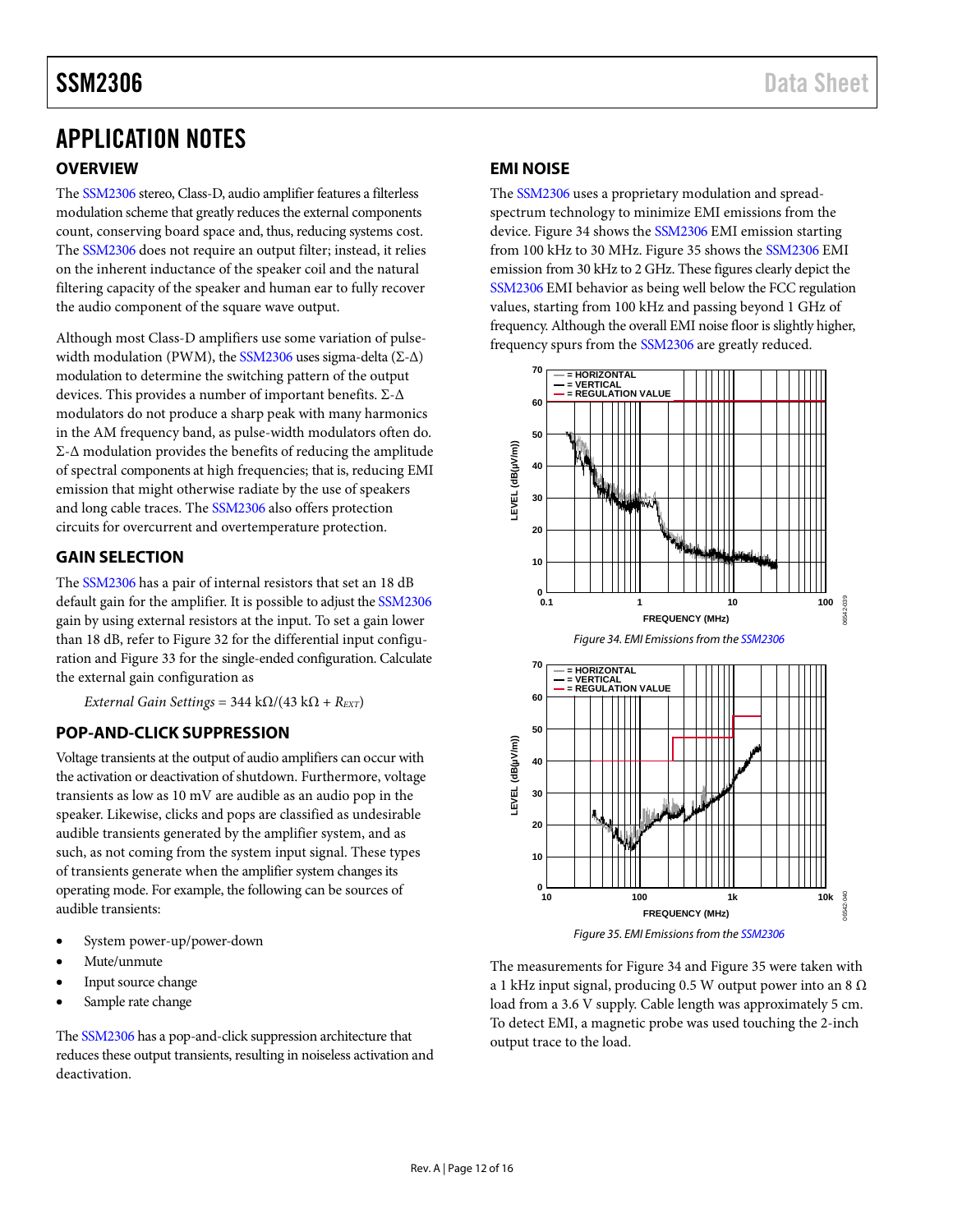## <span id="page-12-0"></span>**LAYOUT**

As output power continues to increase, careful layout is needed for proper placement of PCB traces and wires between the amplifier, load, and power supply. A good practice is to use short, wide PCB tracks to decrease voltage drops and minimize inductance. Make track widths at least 200 mil for every inch of track length for lowest DCR, and use 1 oz. or 2 oz. of copper PCB traces to further reduce IR drops and inductance. Poor layout increases voltage drops, consequently affecting efficiency. Use large traces for the power supply inputs and amplifier outputs to minimize losses due to parasitic trace resistance. Proper grounding guidelines help to improve audio performance, minimize crosstalk between channels, and prevent switching noise from coupling into the audio signal.

To maintain high output swing and high peak output power, the PCB traces that connect the output pins to the load and supply pins should be as wide as possible to maintain the minimum trace resistances. It is also recommended to use a large area ground plane for minimum impedances.

Good PCB layouts isolate critical analog paths from sources of high interference; furthermore, separate high frequency circuits (analog and digital) from low frequency ones. Properly designed multilayer printed circuit boards can reduce EMI emission and increase immunity to RF field by a factor of 10 or more compared with double-sided boards. A multilayer board allows a complete layer to be used for the ground plane, whereas the ground plane side of a double-sided board is often disrupted with signal crossover. If the system has separate analog and digital ground and power planes, the analog ground plane should be underneath the analog power plane, and, similarly, the digital ground plane should be underneath the digital power plane. There should be no overlap between analog and digital ground planes or analog and digital power planes.

## <span id="page-12-1"></span>**INPUT CAPACITOR SELECTION**

The [SSM2306](http://www.analog.com/ssm2306?doc=ssm2306.pdf) does not require input coupling capacitors if the input signal is biased from 1.0 V to  $V_{DD}$  – 1.0 V. Input capacitors are required if the input signal is not biased within this recommended input dc common-mode voltage range, if high-pass filtering is needed (se[e Figure 32\)](#page-10-1), or if using a single-ended source (see [Figure 33\)](#page-10-2). If high-pass filtering is needed at the input, the input capacitor together with the input resistor of the [SSM2306](http://www.analog.com/ssm2306?doc=ssm2306.pdf) form a high-pass filter whose corner frequency is determined by the following equation:

$$
f_C = 1/(2\pi \times R_{IN} \times C_{IN})
$$

Input capacitors can have very important effects on the circuit performance. Not using input capacitors degrades the output offset of the amplifier as well as the PSRR performance.

## <span id="page-12-2"></span>**PROPER POWER SUPPLY DECOUPLING**

To ensure high efficiency, low total harmonic distortion (THD), and high PSRR, proper power supply decoupling is necessary. Noise transients on the power supply lines are short duration voltage spikes. Although the actual switching frequency can range from 10 kHz to 100 kHz, these spikes can contain frequency components that extend into the hundreds of megahertz. The power supply input needs to be decoupled with a good quality, low ESL and low ESR capacitor, usually around 4.7 µF. This capacitor bypasses low frequency noises to the ground plane. For high frequency transients noises, use a 0.1 µF capacitor as close as possible to the VDD pin of the device. Placing the decoupling capacitor as close as possible to th[e SSM2306](http://www.analog.com/ssm2306?doc=ssm2306.pdf) helps maintain efficiency performance.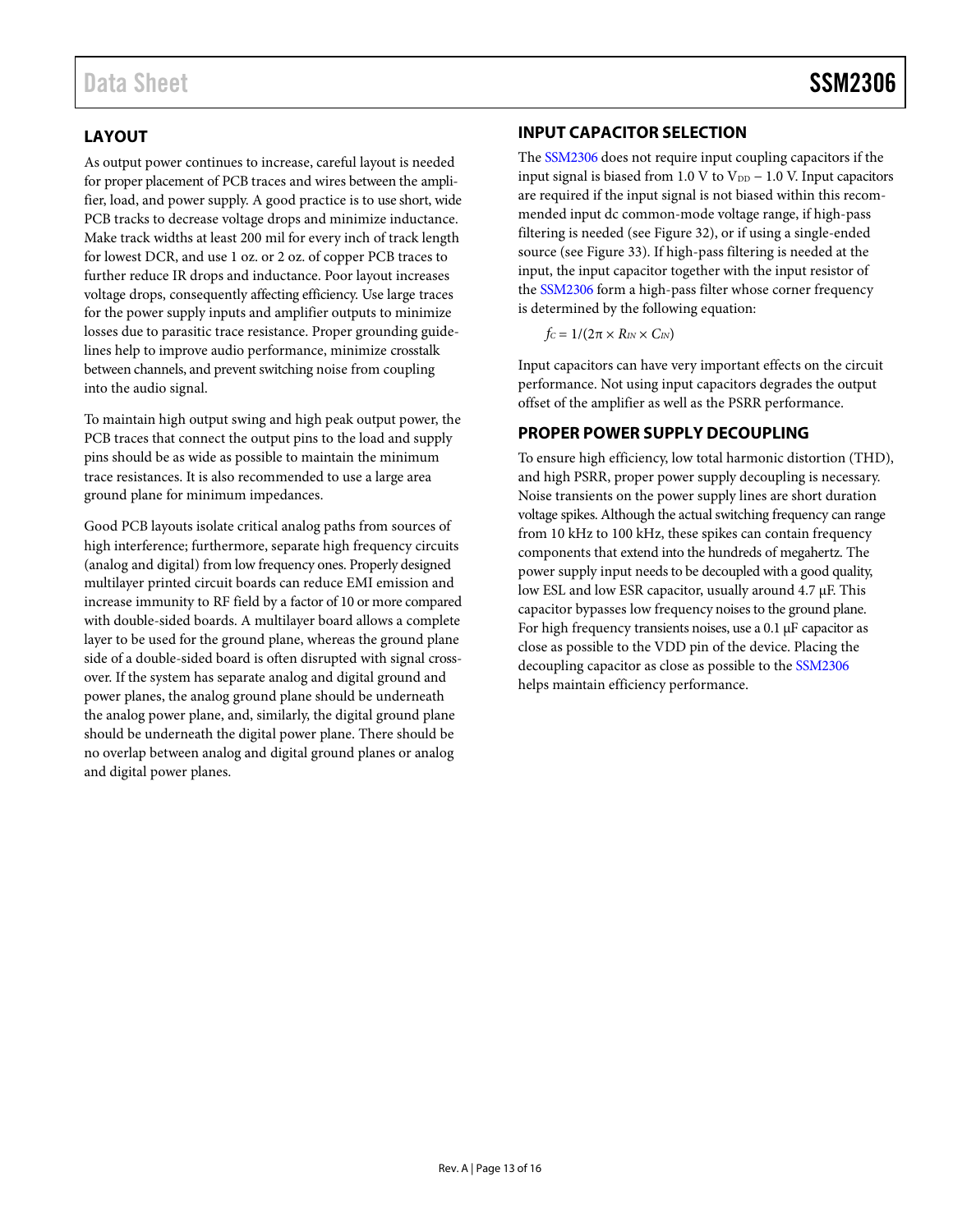## <span id="page-13-0"></span>OUTLINE DIMENSIONS



*(CP-16-27)*

#### *Dimensions shown in millimeters*

### <span id="page-13-1"></span>**ORDERING GUIDE**

| $\mathbf{Model}^1$ | <b>Temperature Range</b>           | <b>Package Description</b>                    | <b>Package Option</b> | <b>Branding</b>  |
|--------------------|------------------------------------|-----------------------------------------------|-----------------------|------------------|
| SSM2306CPZ-R2      | $-40^{\circ}$ C to $+85^{\circ}$ C | 16-Lead Lead Frame Chip Scale Package [LFCSP] | CP-16-27              | A <sub>1</sub> R |
| SSM2306CPZ-REEL    | $-40^{\circ}$ C to $+85^{\circ}$ C | 16-Lead Lead Frame Chip Scale Package [LFCSP] | CP-16-27              | A <sub>1</sub> R |
| SSM2306CPZ-REEL7   | $-40^{\circ}$ C to $+85^{\circ}$ C | 16-Lead Lead Frame Chip Scale Package [LFCSP] | CP-16-27              | A <sub>1</sub> R |

<sup>1</sup> Z = RoHS Compliant Part.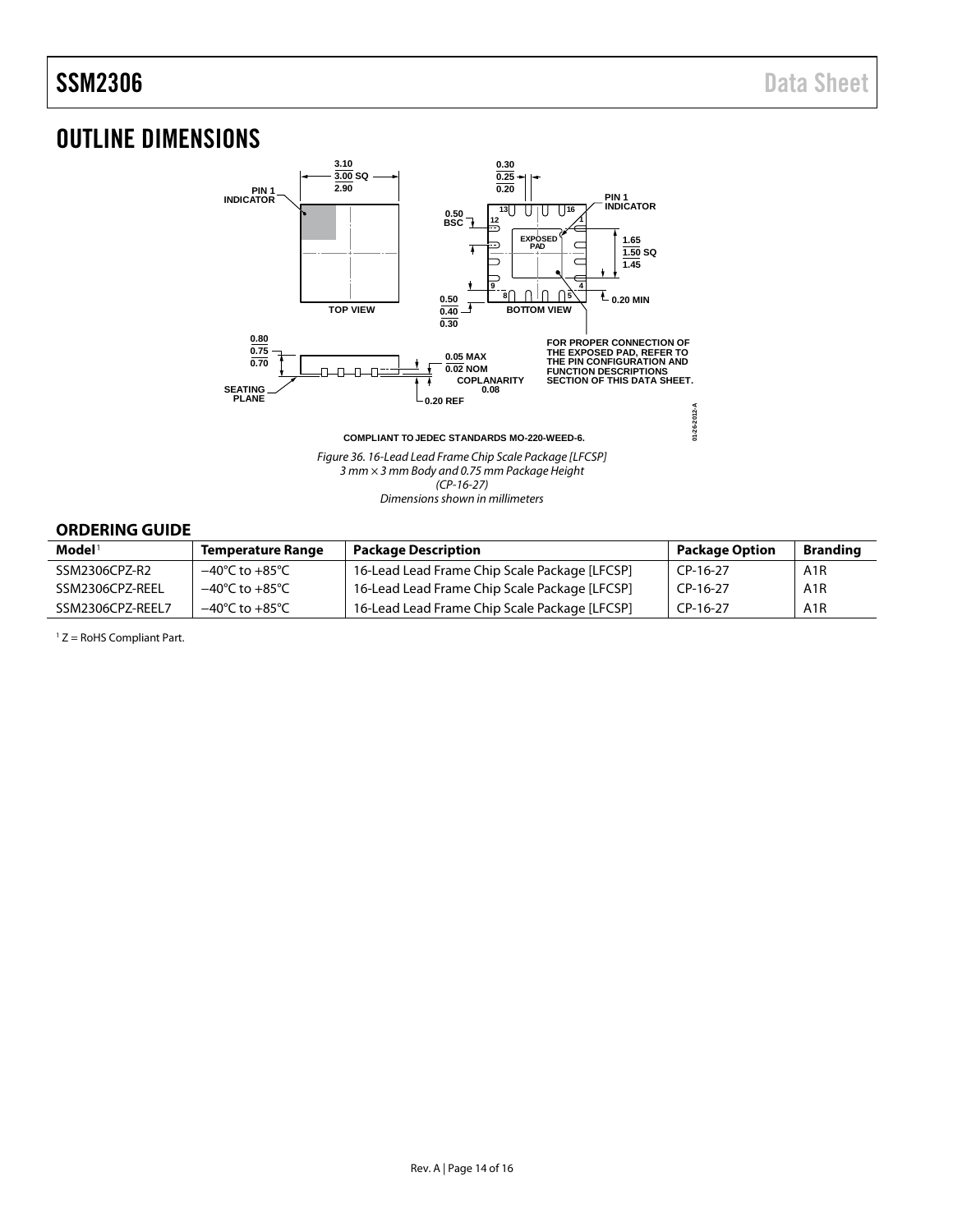## **NOTES**